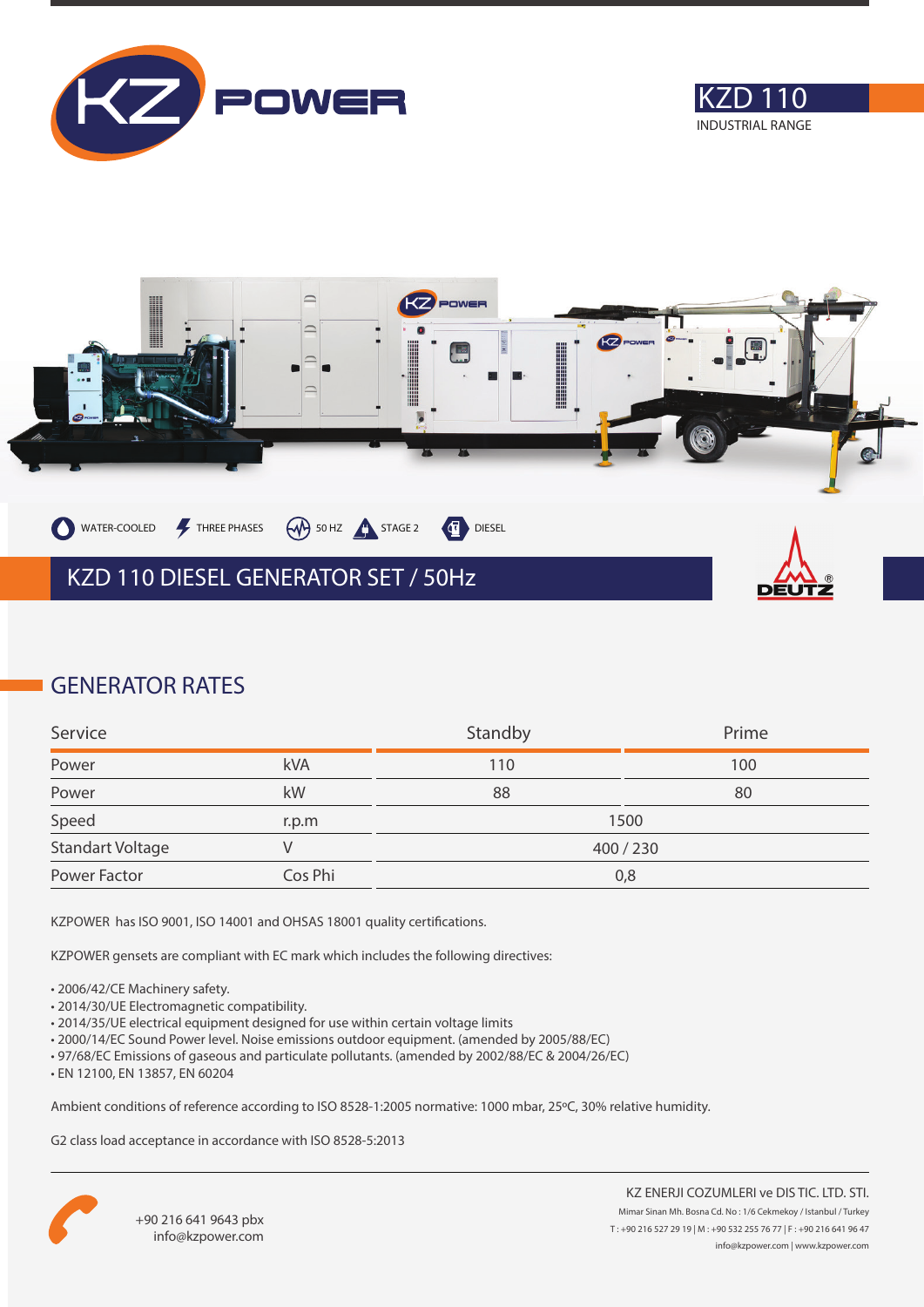



## **SPECIFICATIONS 50HZ / 1.500 rpm**

| Engine                                      |      | Specifications          |  |
|---------------------------------------------|------|-------------------------|--|
| <b>Rated Output</b><br>kW                   |      | 108                     |  |
| Manufacturer                                |      | <b>DEUTZ</b>            |  |
| Model                                       |      | WP4D81E200              |  |
| <b>Engine Type</b>                          |      | 4 Stroke - Diesel       |  |
| <b>Injection Type</b>                       |      | Direct Injection        |  |
| <b>Aspiration Type</b>                      |      | Turbocharged            |  |
| Number of cylinders and arrangement         |      | In line                 |  |
| <b>Bore and Stroke</b>                      | mm   | 105/130                 |  |
| Displacement                                | L    | 4,5                     |  |
| Cooling System                              |      | WATER + %50 Antifreezze |  |
| Lube Oil Specifications                     |      | ACEA E3,E4,E5 (15W-40)  |  |
| <b>Compression Ratio</b>                    |      | 18:01                   |  |
| Fuel Consumption Standby (110%)             | 1/h  | 24,519                  |  |
| Fuel Consumption 100% PRP                   | 1/h  | 22,29                   |  |
| Fuel Consumption 75 % PRP                   | 1/h  | 16,68                   |  |
| Fuel Consumption 50 % PRP<br>1/h            |      | 11,38                   |  |
| Lube oil consumption with full load         |      | < 0, 5                  |  |
| Total oil capacity including tubes, filters | г    | 10                      |  |
| Total coolant capacity                      |      | 15,3                    |  |
| Governor                                    | Type | Electronical            |  |
| Air Filter                                  | Type | Dry                     |  |
|                                             |      |                         |  |

| Alternator                              | Specifications          |  |
|-----------------------------------------|-------------------------|--|
| Manufacturer                            | <b>GENTECH</b>          |  |
| Model                                   | GNT-110                 |  |
| Poles                                   | $\overline{4}$          |  |
| Connection type (standard)<br>No.       | Star                    |  |
| <b>Total Harmonic Content</b>           | $<$ %2                  |  |
| Insulation                              | H Class                 |  |
| Enclosure (according IEC-34-5)<br>Class | IP 21/23                |  |
| Exciter system                          | Self-excited, brushless |  |
| Voltage regulator                       | A.V.R (Electronic)      |  |
| <b>Bracket type</b>                     | Single Bearing          |  |
| Coupling system                         | Flexible disc           |  |
| Efficiency (%)                          | %90                     |  |
| Voltage Output (VAC)                    | 230/400                 |  |
| Frequency (Hz)                          | 50                      |  |

#### Prime Power (PRP):

According to ISO 8528-1:2005, Prime power is the maximum power which a generating set is capable of delivering continuously whilst supplying a variable electrical load when operated for an unlimited number of hours per year under the agreed operating conditions with the maintenance intervals and procedures being carried out as prescribed by the manufacturer. The permissible average power output (Ppp) over 24 h of operation shall not exceed 70 % of the PRP.

#### Emergency Standby Power (ESP):

According to ISO 8528-1:2005, Emergency standby power is the maximum power available during a variable electrical power sequence, under the stated operating conditions, for which a generating set is capable of delivering in the event of a utility power outage or under test conditions for up to 200 h of operation per year with the maintenance intervals and procedures being carried out as prescribed by the manufacturers. The permissible average power output over 24 h of operation shall not exceed 70 % of the ESP.

#### Note:

All data based on operation to ISO 3046/1, BS 5514 and DIN 6271 standard reference conditions.



• All rotating parts are covered by metal mesh against damages • Engine and alternator manufacturer test reports (if provided )

• Heavy duty water cooled diesel engine and brushless alternator • Solid steel base frame with minimum 8 hours base tank and

• AMF Control panel with digital-automatic main control module

Standard Generator Features

anti-vibration mountings

• Residential type silencer • Flexible exhaust compensator • Block water heater unit

• Battery charge redressor. Lead acid battery

• 50c Tropical radiator

• User Manual, Electrical Drawing and Gurantee certificate





+90 216 641 9643 pbx info@kzpower.com

KZ ENERJI COZUMLERI ve DIS TIC. LTD. STI. Mimar Sinan Mh. Bosna Cd. No : 1/6 Cekmekoy / Istanbul / Turkey T : +90 216 527 29 19 | M : +90 532 255 76 77 | F : +90 216 641 96 47 info@kzpower.com | www.kzpower.com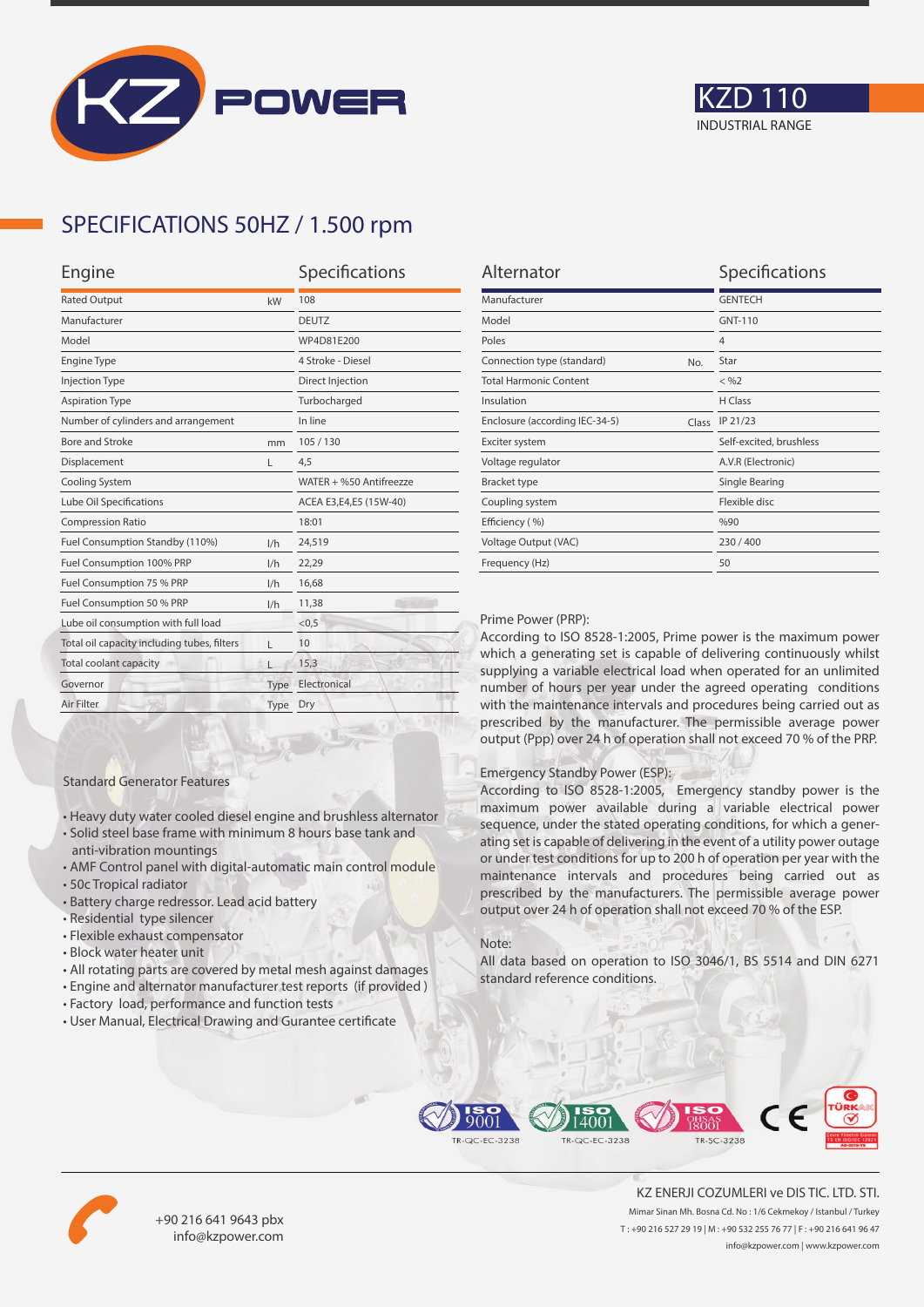



### **DIMENSIONS**





### **OPEN SET**

| WxLxH            | mm | 1000x2400x1480 |
|------------------|----|----------------|
| Weight           | κg | 1125           |
| <b>Fuel Tank</b> |    | 280            |



### **CANOPIED**

| WxLxH                                               | mm | 1000x2880x1610 |
|-----------------------------------------------------|----|----------------|
| Weight<br>the control of the control of the control | kg | 1330           |
| <b>Fuel Tank</b>                                    |    | 280            |

Sound Proof Canopy Specifications

- Special design for minimizing acoustic level
- Galvanized steel construction further protected by polyester powder coat paint
- Black finish stainless steel locks and hinges
- Control panel viewing window in a lockable access door
- Emergency stop push button (red) mounted on enclosure exterior
- Lifting, drag and jacking points on base frame
- Radiator fill via removable, flush mounted rain cap fitted with compression seal